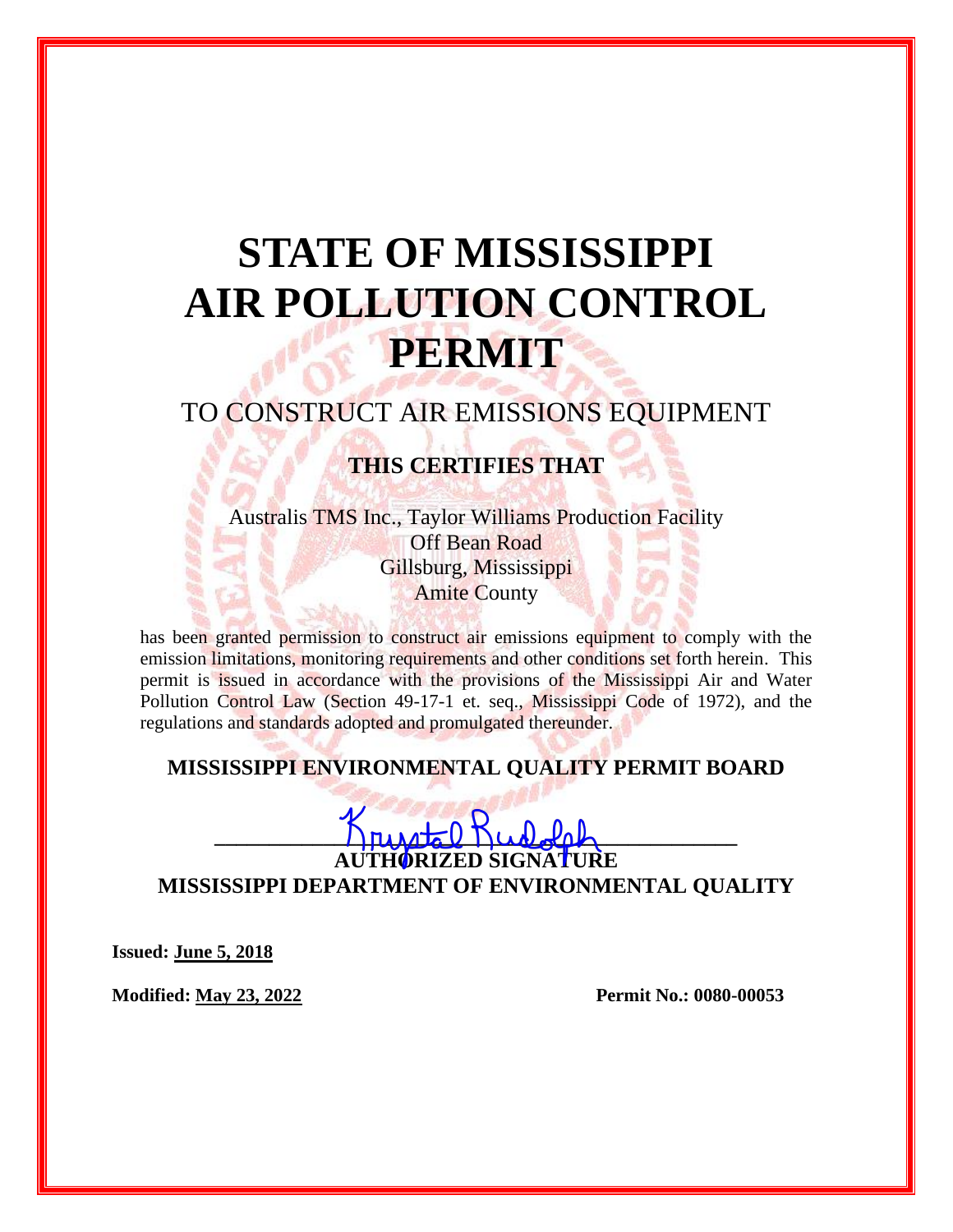#### **SECTION 1**

#### **A. GENERAL CONDITIONS**

- 1. This permit is for air pollution control purposes only. (Ref.: 11 Miss. Admin. Code Pt. 2, R. 2.1.D.)
- 2. Any activities not identified in the application are not authorized by this permit. (Ref.: Miss. Code Ann. 49-17-29 1.b)
- 3. The knowing submittal of a permit application with false information may serve as the basis for the Permit Board to void the permit issued pursuant thereto or subject the applicant to penalties for operating without a valid permit pursuant to State Law. (Ref.: 11 Miss. Admin. Code Pt. 2, R. 2.2.B(5).)
- 4. It is the responsibility of the applicant/permittee to obtain all other approvals, permits, clearances, easements, agreements, etc., which may be required including, but not limited to, all required local government zoning approvals or permits. (Ref.: 11 Miss. Admin. Code Pt. 2, R. 2.1.D(6).)
- 5. The issuance of a permit does not release the permittee from liability for constructing or operating air emissions equipment in violation of any applicable statute, rule, or regulation of state or federal environmental authorities. (Ref.: 11 Miss. Admin. Code Pt. 2, R. 2.2.B(7).)
- 6. It shall not be a defense for a permittee in an enforcement action that it would have been necessary to halt or reduce the permitted activity in order to maintain compliance with the conditions of the permit, unless halting or reducing activity would create an imminent and substantial endangerment threatening the public health and safety of the lives and property of the people of this state. (Ref.: 11 Miss. Admin. Code Pt. 2, R. 2.2. $B(15)(a)$ .)
- 7. The permit and/or any part thereof may be modified, revoked, reopened, and reissued, or terminated for cause. Sufficient cause for a permit to be reopened shall exist when an air emissions stationary source becomes subject to Title V. The filing of a request by the permittee for a permit modification, revocation and reissuance, or termination, or of a notification of planned changes or anticipated noncompliance does not stay any permit condition. (Ref.: 11 Miss. Admin. Code Pt. 2, R. 2.2.B(15)(b).)
- 8. The permit does not convey any property rights of any sort, or any exclusive privilege. (Ref.: 11 Miss. Admin. Code Pt. 2, R. 2.2.B(15)(c).)
- 9. The permittee shall furnish to the DEQ within a reasonable time any information the DEQ may request in writing to determine whether cause exists for modifying, revoking and reissuing, or terminating the permit or to determine compliance with the permit. Upon request, the permittee shall also furnish to the DEQ copies of records required to be kept by the permit or, for information claimed to be confidential, the permittee shall furnish such records to the DEQ along with a claim of confidentiality. The permittee may furnish such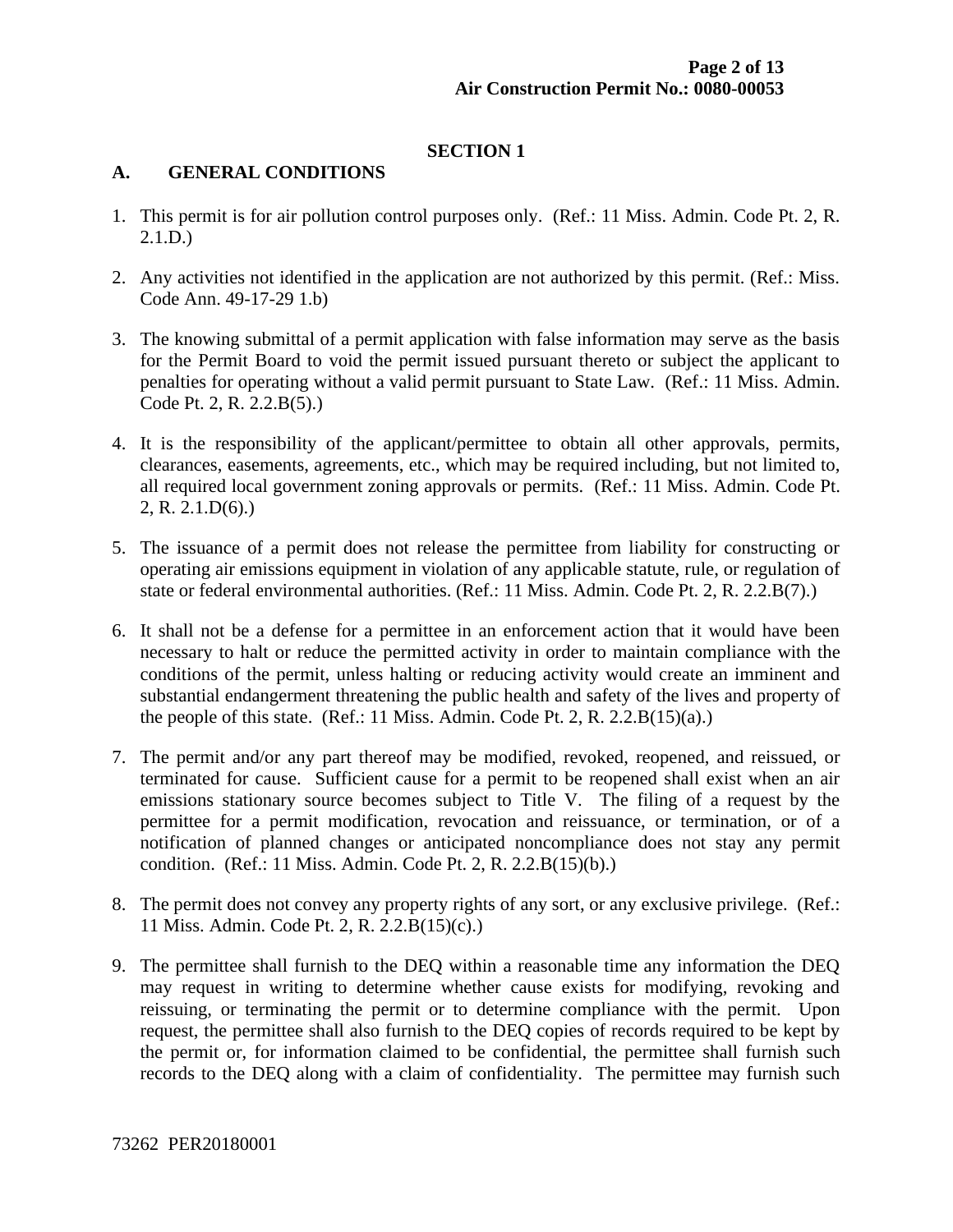records directly to the Administrator along with a claim of confidentiality. (Ref.: 11 Miss. Admin. Code Pt. 2, R. 2.2.B(15)(d).)

- 10. Design and Construction Requirements: The stationary source shall be designed and constructed so as to operate without causing a violation of an Applicable Rules and Regulations, without interfering with the attainment and maintenance of State and National Ambient Air Quality Standards, and such that the emission of air toxics does not result in an ambient concentration sufficient to adversely affect human health and well-being or unreasonably and adversely affect plant or animal life beyond the stationary source boundaries. (Ref.: 11 Miss. Admin. Code Pt. 2, R. 2.5.A.)
- 11. Solids Removal: The necessary facilities shall be constructed so that solids removed in the course of control of air emissions may be disposed of in a manner such as to prevent the solids from becoming windborne and to prevent the materials from entering State waters without the proper environmental permits. (Ref.: Miss. Code Ann. 49-17-29)
- 12. Diversion and Bypass of Air Pollution Controls: The air pollution control facilities shall be constructed such that diversion from or bypass of collection and control facilities is not needed except as provided for in 11 Miss. Admin. Code Pt. 2, R. 1.10., "Air Emission Regulations for the Prevention, Abatement, and Control of Air Contaminants." (Ref.: 11 Miss. Admin. Code Pt. 2, R. 1.10.)
- 13. Fugitive Dust Emissions from Construction Activities: The construction of the stationary source shall be performed in such a manner so as to reduce fugitive dust emissions from construction activities to a minimum. (Ref.: 11 Miss. Admin. Code Pt. 2, R. 2.5.A(4).)
- 14. Right of Entry: The permittee shall allow the Mississippi Department of Environmental Quality Office of Pollution Control and the Mississippi Environmental Quality Permit Board and/or their representatives upon presentation of credentials:
	- a) To enter upon the permittee's premises where an air emission source is located or in which any records are required to be kept under the terms and conditions of this permit; and
	- b) At reasonable times to have access to and copy any records required to be kept under the terms and conditions of this permit; to inspect any monitoring equipment or monitoring method required in this permit; and to sample any air emissions. (Ref.: Miss. Code Ann. 49-17-21)
- 15. Permit Modification or Revocation: After notice and opportunity for a hearing, the Permit Board may modify the permit or revoke it in whole or in part for good cause shown including, but not limited to:
	- a) Persistent violation of any of the terms or conditions of this permit;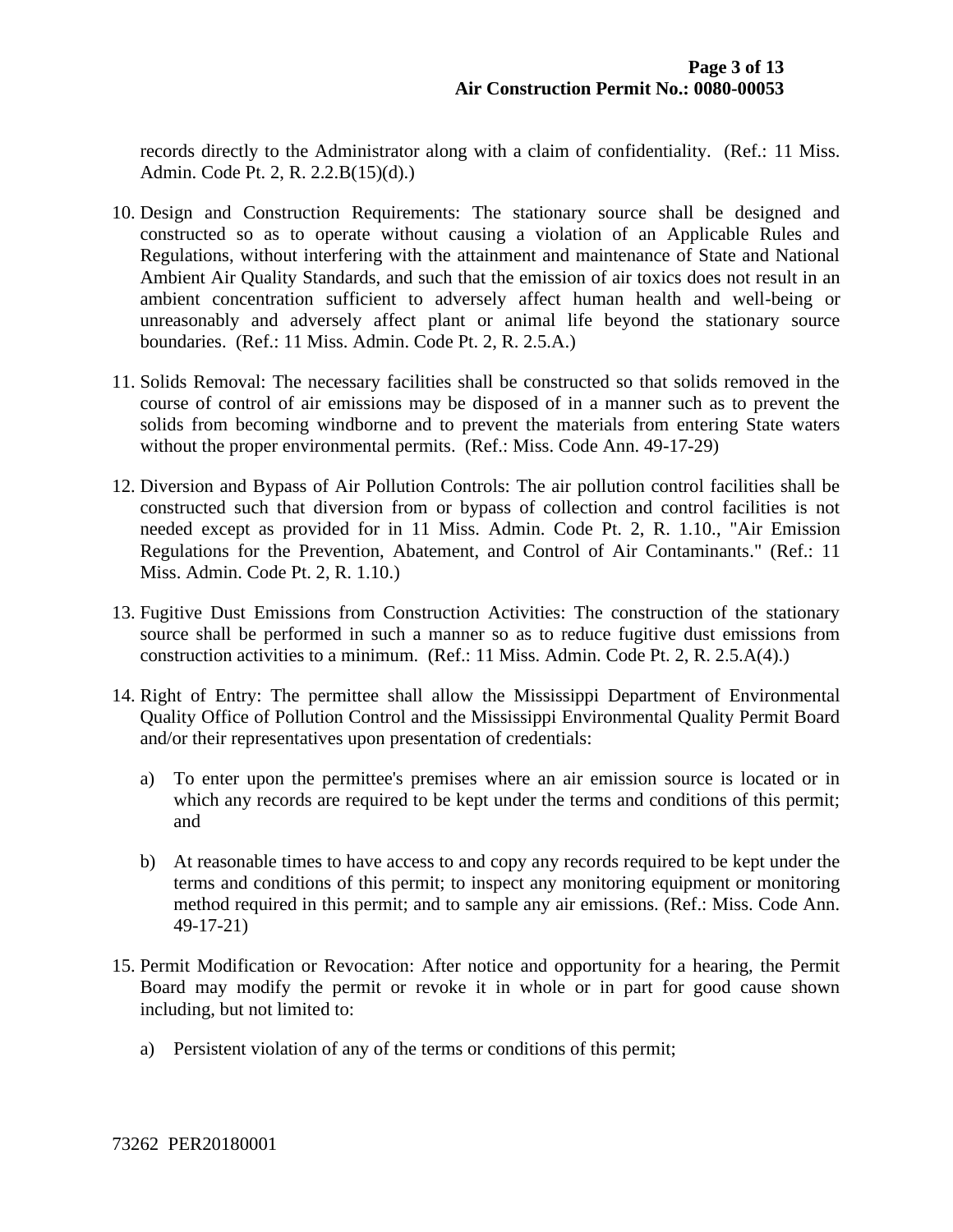- b) Obtaining this permit by misrepresentation or failure to disclose fully all relevant facts; or
- c) A change in federal, state, or local laws or regulations that require either a temporary or permanent reduction or elimination of previously authorized air emission.

(Ref.: 11 Miss. Admin. Code Pt. 2, R. 2.2.C.)

- 16. Public Record and Confidential Information: Except for data determined to be confidential under the Mississippi Air & Water Pollution Control Law, all reports prepared in accordance with the terms of this permit shall be available for public inspection at the offices of the Mississippi Department of Environmental Quality, Office of Pollution Control. (Ref.: Miss. Code Ann. 49-17-39)
- 17. Permit Transfer: This permit shall not be transferred except upon approval of the Permit Board. (Ref.: 11 Miss. Admin. Code Pt. 2, R. 2.16.B)
- 18. Severability: The provisions of this permit are severable. If any provision of the permit, or the application of any provision of the permit to any circumstances, is challenged or held invalid, the validity of the remaining permit provisions and/or portions thereof or their application to other persons or sets of circumstances, shall not be affected thereby. (Ref. 11 Miss. Admin. Code Pt. 2, R. 2.1.D(7).)
- 19. Permit Expiration: The permit to construct will expire if construction does not begin within eighteen (18) months from the date of issuance or if construction is suspended for eighteen (18) months or more. (Ref.: 11 Miss. Admin. Code Pt. 2, R. 2.5.C(1).)
- 20. Certification of Construction: A new stationary source issued a Permit to Construct cannot begin operation until certification of construction by the permittee. (Ref.: 11 Miss. Admin. Code Pt. 2, R. 2.5.D(3).)
- 21. Beginning Operation: Except as prohibited in Section 1, Condition 24 of this permit, after certification of construction by the permittee, the Permit to Construct shall be deemed to satisfy the requirement for a permit to operate until the date the application for issuance or modification of the Title V Permit or the application for issuance or modification of the State Permit to Operate, whichever is applicable, is due. This provision is not applicable to a source excluded from the requirement for a permit to operate as provided by 11 Miss. Admin. Code Pt. 2, R. 2.13.G. (Ref.: 11 Miss. Admin. Code Pt. 2, R. 2.5.D(4).)
- 22. Application for a Permit to Operate: Except as otherwise specified in Section 1, Condition 24 of this permit, the application for issuance or modification of the State Permit to Operate or the Title V Permit, whichever is applicable, is due twelve (12) months after beginning operation or such earlier date or time as specified in the Permit to Construct. The Permit Board may specify an earlier date or time for submittal of the application. Beginning operation will be assumed to occur upon certification of construction, unless the permittee specifies differently in writing. (Ref.: 11 Miss. Admin. Code Pt. 2, R. 2.5.D(5).)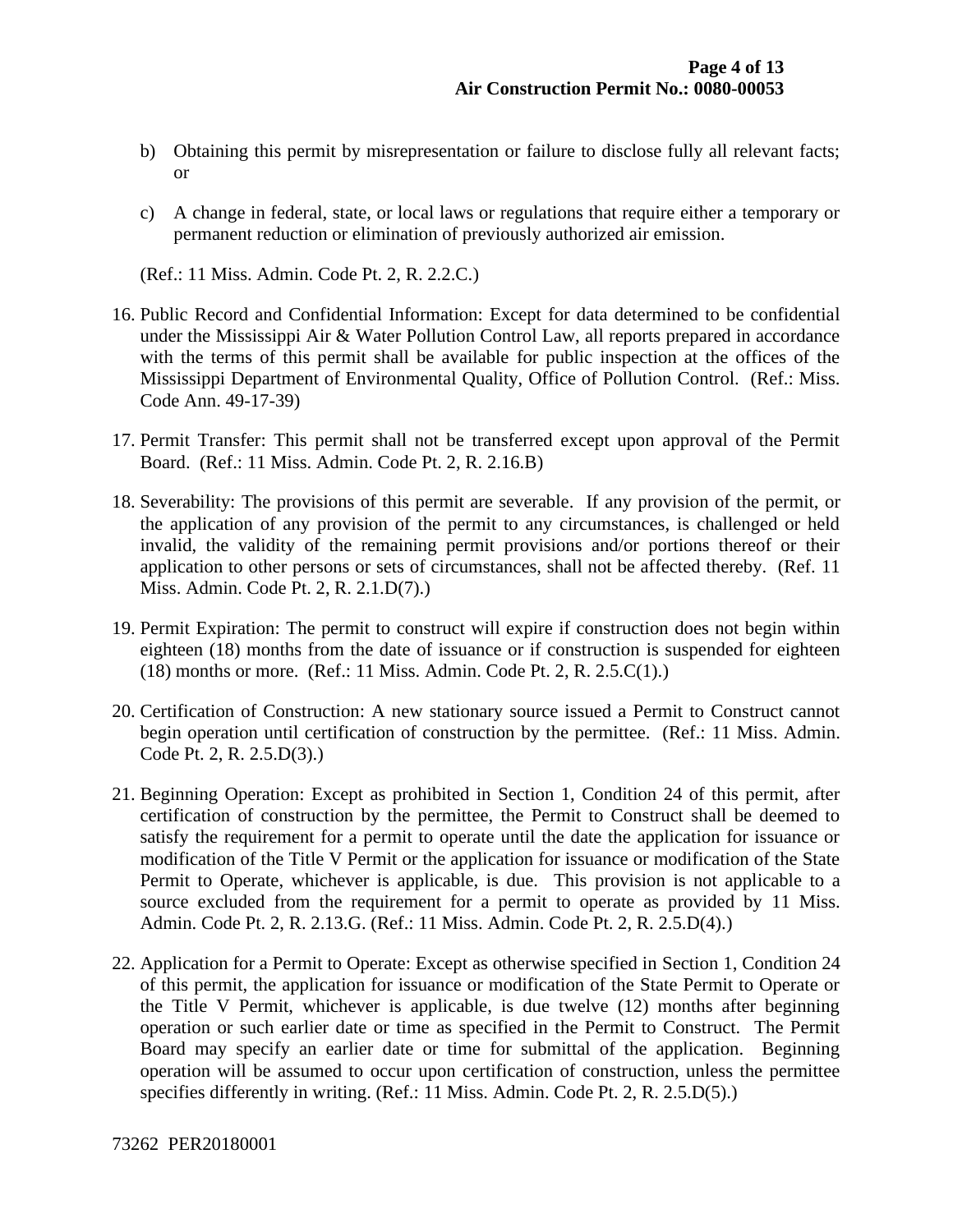- 23. Operating Under a Permit to Construct: Except as otherwise specified in Section 1, Condition 24 of this permit, upon submittal of a timely and complete application for issuance or modification of a State Permit to Operate or a Title V Permit, whichever is applicable, the applicant may continue to operate under the terms and conditions of the Permit to Construct and in compliance with the submitted application until the Permit Board issues, modifies, or denies the Permit to Operate. (Ref.: 11 Miss. Admin. Code Pt. 2, R. 2.5.D(6).)
- 24. Application Requirements for a Permit to Operate for Moderate Modifications: For moderate modifications that require contemporaneous enforceable emissions reductions from more than one emission point in order to "net" out of PSD/NSR, the applicable Title V Permit to Operate or State Permit to Operate must be modified prior to beginning operation of the modified facilities. (Ref.: 11 Miss. Admin. Code Pt. 2, R. 2.5.D(7).)
- 25. General Duty: All air emission equipment shall be operated as efficiently as possible to provide the maximum reduction of air contaminants. (Ref.: 11 Miss. Admin. Code Pt. 2, R.  $2.2.B(10)$ .
- 26. Deviation Reporting: Except as otherwise specified herein, the permittee shall report all deviations from permit requirements, including those attributable to upsets, the probable cause of such deviations, and any corrective actions or preventive measures taken. Said report shall be made within five (5) working days of the time the deviation began. (Ref.: 11 Miss. Admin. Code Pt. 2, R. 2.2.B(10).)
- 27. Compliance Testing: Regarding compliance testing:
	- a) The results of any emissions sampling and analysis shall be expressed both in units consistent with the standards set forth in any Applicable Rules and Regulations or this permit and in units of mass per time.
	- b) Compliance testing will be performed at the expense of the permittee.
	- c) Each emission sampling and analysis report shall include but not be limited to the following:
		- (1) detailed description of testing procedures;
		- (2) sample calculation(s);
		- (3) results; and
		- (4) comparison of results to all Applicable Rules and Regulations and to emission limitations in the permit.

(Ref.: 11 Miss. Admin. Code Pt. 2, R. 2.6.B(3), (4), and (6).)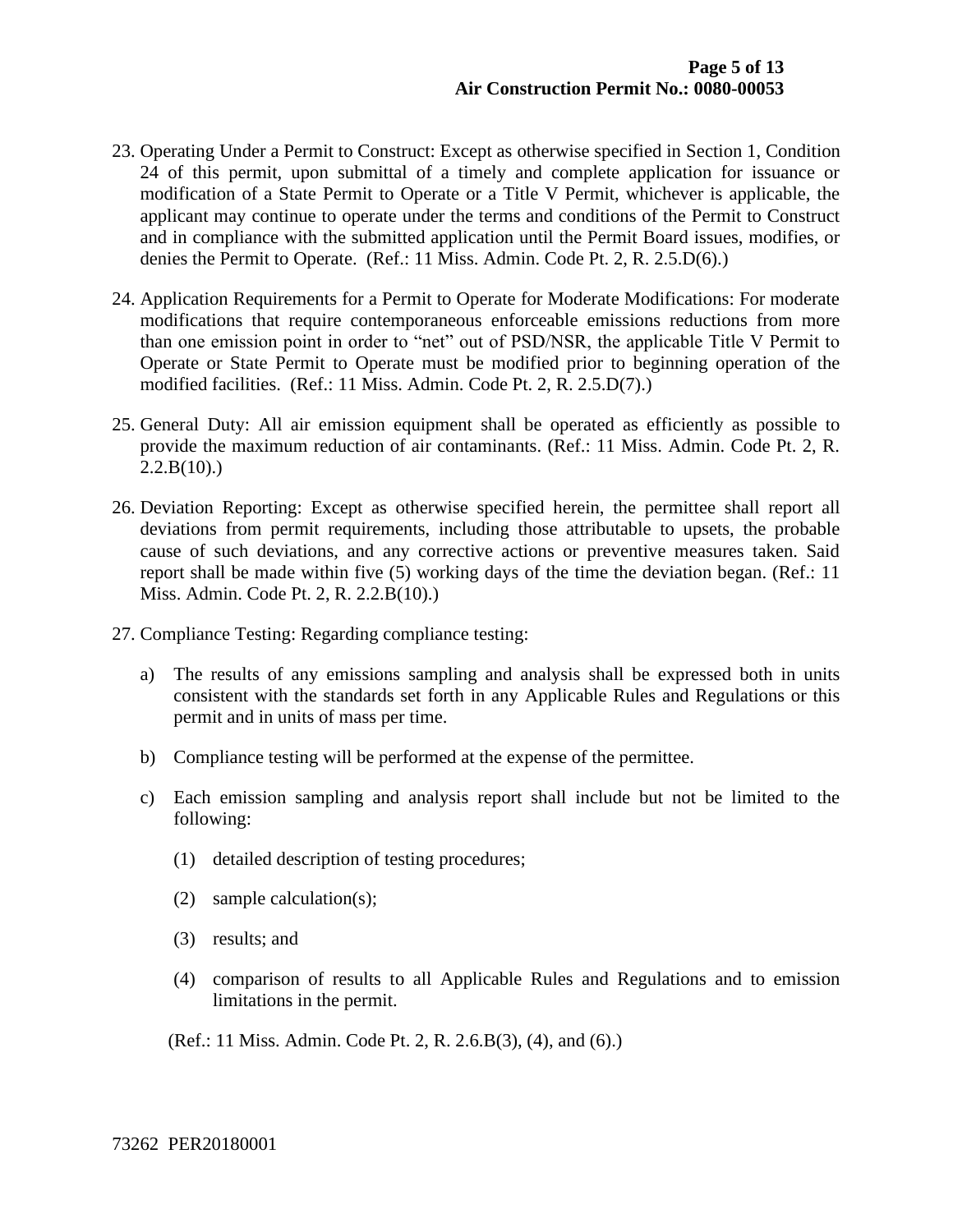#### **B. GENERAL NOTIFICATION REQUIREMENTS**

- 1. Within fifteen (15) days of beginning actual construction, the permittee must notify DEQ in writing that construction has begun. (Ref.: 11 Miss. Admin. Code Pt. 2, R. 2.5.C(2).)
- 2. The permittee must notify DEQ in writing when construction does not begin within eighteen (18) months of issuance or if construction is suspended for eighteen (18) months or more. (Ref.: 11 Miss. Admin. Code Pt. 2, R. 2.5.C(3).)
- 3. Upon the completion of construction or installation of an approved stationary source or modification, and prior to commencing operation, the applicant shall notify the Permit Board that construction or installation was performed in accordance with the approved plans and specifications on file with the Permit Board. (Ref.: 11 Miss. Admin. Code Pt. 2, R. 2.5.D(1) and (3).)
- 4. The Permit Board shall be promptly notified in writing of any change in construction from the previously approved plans and specifications or permit. If the Permit Board determines the changes are substantial, it may require the submission of a new application to construct with "as built" plans and specifications. Notwithstanding any provision herein to the contrary, the acceptance of an "as built" application shall not constitute a waiver of the right to seek compliance penalties pursuant to State Law. (Ref.: 11 Miss. Admin. Code Pt. 2, R.  $2.5.D(2)$ .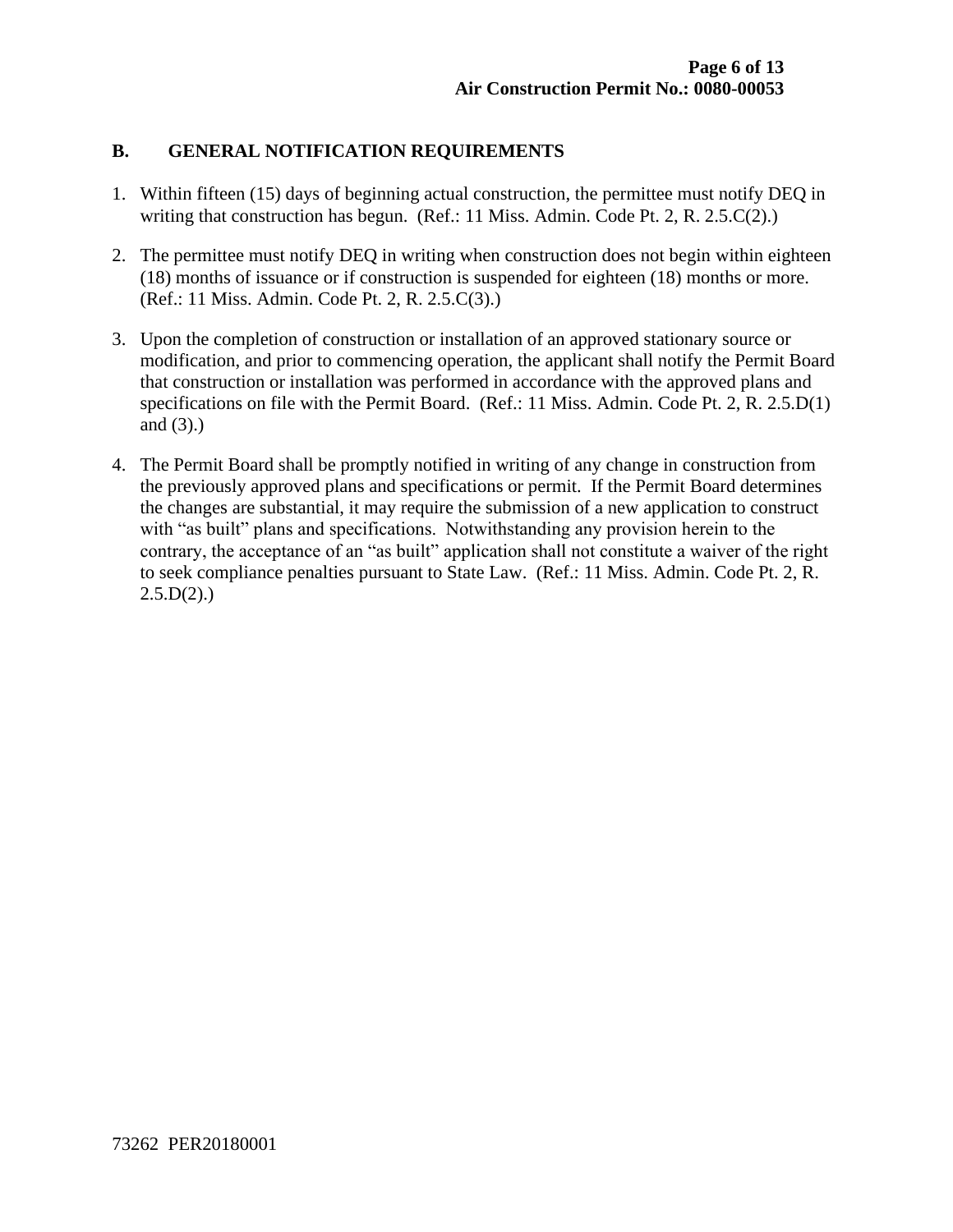#### **SECTION 2 EMISSION POINT DESCRIPTION**

The permittee is authorized to construct and operate, upon certification of construction, air emissions equipment, as described in the following table.

| <b>Emission</b><br>Point | <b>Description</b>                                                                                                                                             |  |  |
|--------------------------|----------------------------------------------------------------------------------------------------------------------------------------------------------------|--|--|
| $AA-000$                 | <b>Entire Oil and Gas Production Facility</b>                                                                                                                  |  |  |
| $AA-001$                 | Two (2) 0.5 MMBTU/hr Heater Treaters (V-103 and V-203) – emissions from these units are routed to and<br>controlled by the process flare (AA-007)              |  |  |
| $AA-002$                 | Six (6) 16,800 Gallon Crude Oil Storage Tanks (S-501 through S-506) – emissions from these units are routed<br>to and controlled by the process flare (AA-007) |  |  |
| $AA-003$                 | Two (2) 16,800 Gallon Produced Water Storage Tank (S-507 amd S-508) – emissions from these units are<br>routed to and controlled by the process flare (AA-007) |  |  |
| $AA-004$                 | Oil Loading Operations (OilLL) – emissions from this unit are routed to and controlled by the process flare<br>$(AA-007)$                                      |  |  |
| $AA-005$                 | Produced Water Loading Operations (PWLL) – emissions from this unit are vented to atmosphere                                                                   |  |  |
| $AA-006$                 | <b>Facility-Wide Fugitive Emissions</b>                                                                                                                        |  |  |
| $AA-007$                 | Process Control Flare (FL-1)                                                                                                                                   |  |  |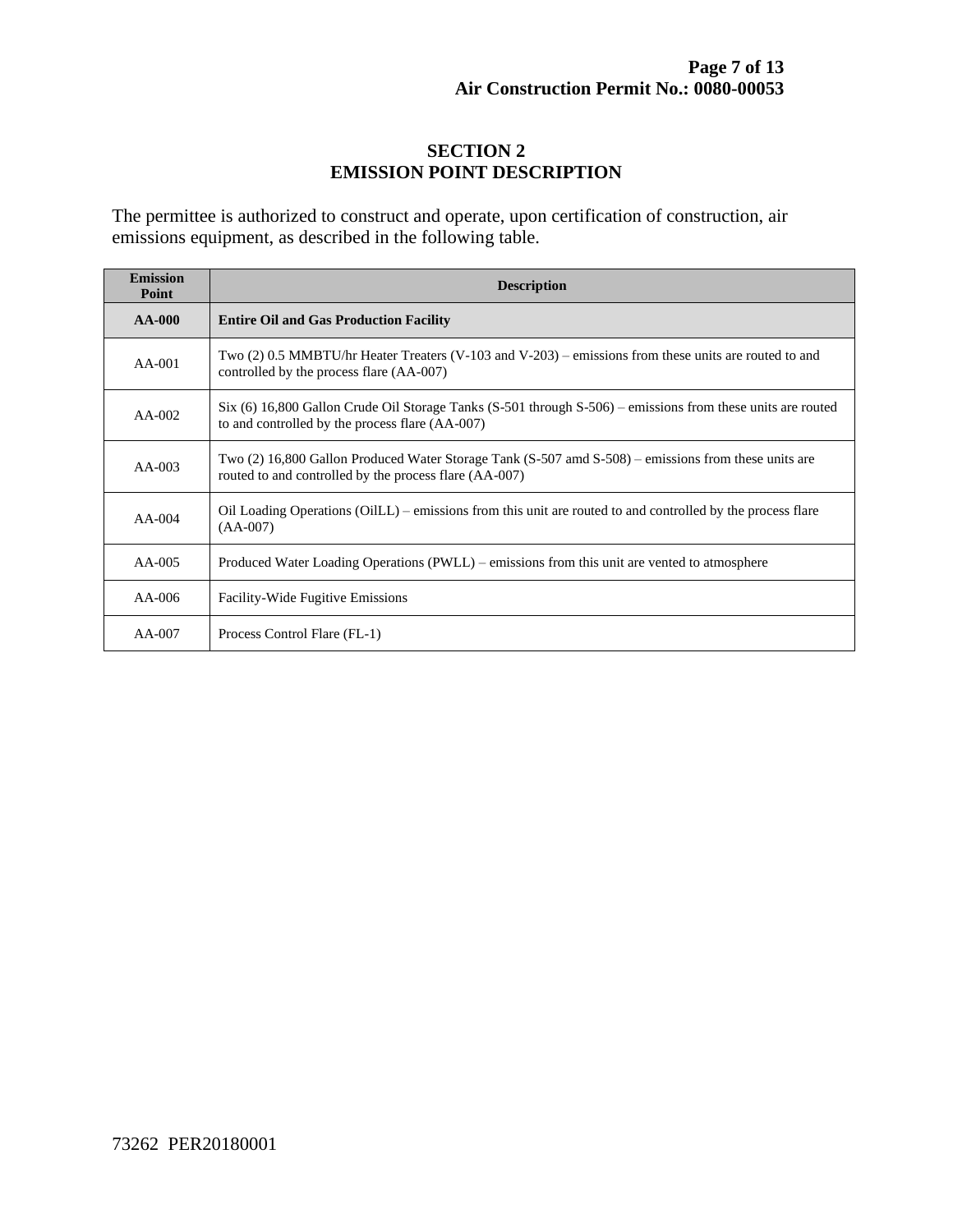| <b>Emission</b><br>Point                 | <b>Applicable Requirement</b>                                                                                                                                                                                                  | <b>Condition</b><br>Number(s) | Pollutant/<br><b>Parameter</b>    | <b>Limitation/Standard</b>                         |
|------------------------------------------|--------------------------------------------------------------------------------------------------------------------------------------------------------------------------------------------------------------------------------|-------------------------------|-----------------------------------|----------------------------------------------------|
| $AA-000$                                 | 11 Miss. Admin. Code Pt. 2, R.<br>1.3.A.                                                                                                                                                                                       | 3.1                           | Opacity                           | Facility-wide opacity limitations                  |
|                                          | 11 Miss. Admin. Code Pt. 2, R.<br>1.3.B.                                                                                                                                                                                       | 3.2                           |                                   |                                                    |
|                                          | 11 Miss. Admin. Code Pt. 2, R.<br>2.2.B(10).                                                                                                                                                                                   | 3.3                           | Fuel<br>Requirements              | Combust only natural gas                           |
|                                          | 11 Miss. Admin. Code Pt. 2, R.<br>$1.4.B(2)$ .                                                                                                                                                                                 | 3.4                           | H <sub>2</sub> S                  | One (1) grain per 100 standard cubic feet          |
| AA-001<br>$AA-002$<br>AA-003<br>$AA-004$ | 11 Miss. Admin. Code Pt. 2, R.<br>2.2.B(10).                                                                                                                                                                                   | 3.5                           | VOC/HAP                           | Route all produced gas to the flare for<br>control |
| $AA-001$                                 | 11 Miss. Admin. Code Pt. 2, R.<br>$1.3.D(1)(a)$ .                                                                                                                                                                              | 3.6                           | $PM/PM_{10}$<br>(filterable only) | 0.6 lb/MMBTU per hour heat input                   |
|                                          | 11 Miss. Admin. Code Pt. 2, R.<br>$1.4.A(1)$ .                                                                                                                                                                                 | 3.7                           | SO <sub>2</sub>                   | 4.8 lb/MMBTU                                       |
| $AA-006$                                 | 40 CFR Part 60, Subpart OOOOa -<br>Standards of Performance for<br>Crude Oil and Natural Gas<br>Facilities for which Construction,<br>Modification or Reconstruction<br>Commenced After September 18,<br>2015<br>(60.5365a(i)) | 3.8                           | <b>VOC</b>                        | Applicability                                      |
| AA-007                                   | 11 Miss. Admin. Code Pt. 2, R.<br>$1.3.D(1)(b)$ .                                                                                                                                                                              | 3.9                           | $PM/PM_{10}$<br>(filterable only) | $E = 0.8808 * I^{-0.1667}$                         |

#### **SECTION 3 EMISSION LIMITATIONS AND STANDARDS**

3.1 For the entire facility (Emission Point AA-000), except as otherwise specified or limited herein, the permittee shall not cause, permit, or allow the emission of smoke from a point source into the open air from any manufacturing, industrial, commercial or waste disposal process which exceeds forty (40) percent opacity. Startup operations may produce emissions which exceed 40% opacity for up to fifteen (15) minutes per startup in any one hour and not to exceed three (3) startups per stack in any twenty-four (24) hour period.

(Ref.: 11 Miss. Admin. Code Pt. 2, R. 1.3.A(1) and (2).)

3.2 For the entire facility (Emission Point AA-000), except as otherwise specified or limited herein, the permittee shall not cause, allow, or permit the discharge into the ambient air from any point source or emissions, any air contaminant of such opacity as to obscure an observer's view to a degree in excess of 40% opacity, equivalent to that provided in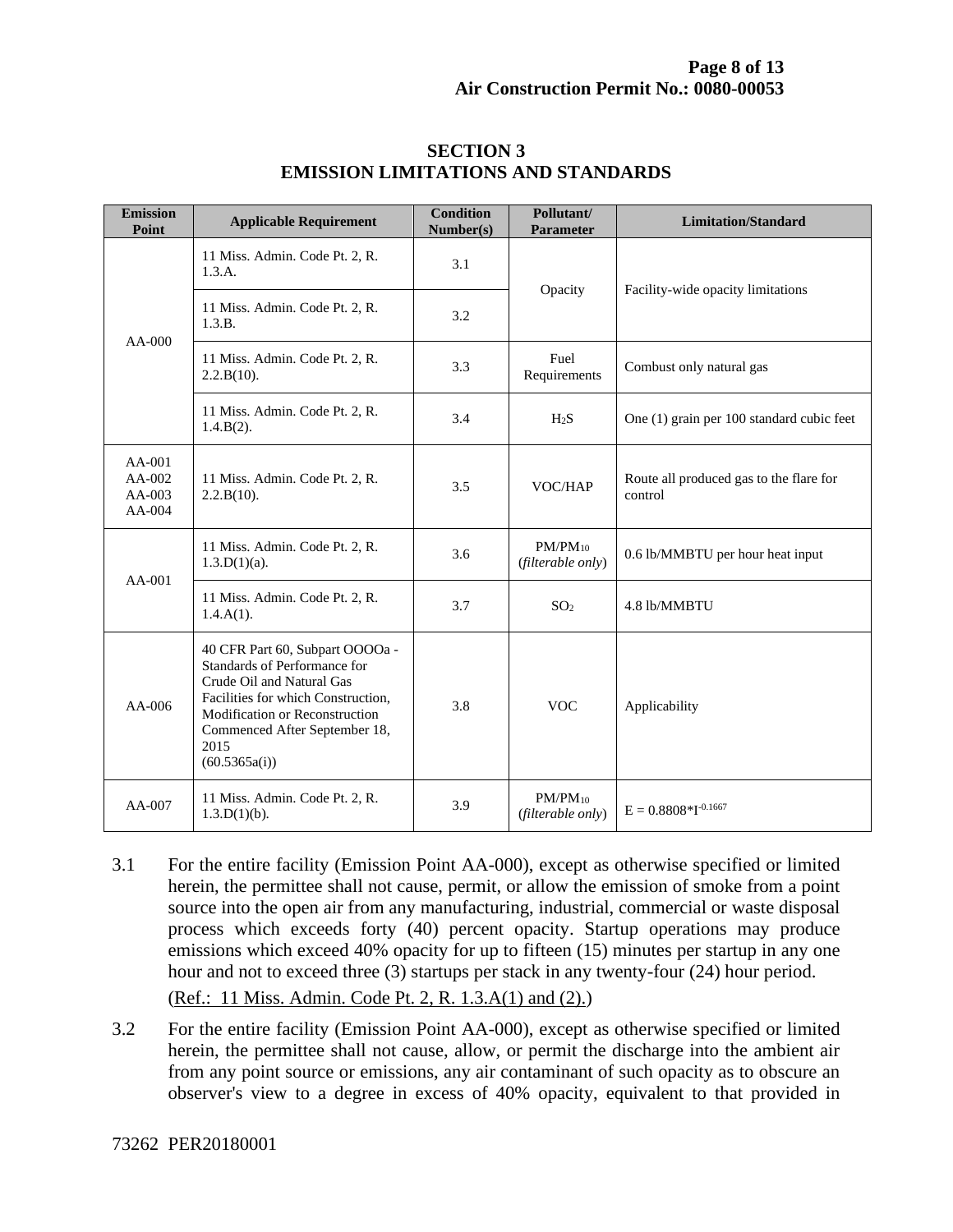Condition 3.1. This shall not apply to vision obscuration caused by uncombined water droplets.

(Ref.: 11 Miss. Admin. Code Pt. 2, R. 1.3.B.)

3.3 For the entire facility (Emission Point AA-000), the permittee shall only combust natural gas in all combustion units operating at the facility.

(Ref.: 11 Miss. Admin. Code Pt. 2, R. 2.2.B(10).)

3.4 For Emission Point AA-000, the permittee shall not permit the emission of any gas stream which contains hydrogen sulfide  $(H<sub>2</sub>S)$  in excess of one grain per 100 standard cubic feet. Gas streams containing hydrogen sulfide in excess of one grain per 100 standard cubic feet shall be incinerated at temperatures of no less than 1600 °F for a period of no less than 0.5 seconds or processed in such a manner which is equivalent to or more effective for the removal of hydrogen sulfide.

(Ref.: 11 Miss. Admin. Code Pt. 2, R. 1.4.B(2).)

3.5 For Emission Points AA-001, AA-002, AA-003, and AA-004, the permittee shall route all produced gas emissions to the process flare (Emission Point AA-007). Emission Point AA-007 is required to be operational as long as it is safe and practical for the flare to be in operation without the use of supplemental fuels. If the amount of produced gas reaches a level where operation of Emission Point AA-007 is no longer safe or practical, then those emissions may be vented to the atmosphere.

(Ref.: 11 Miss. Admin. Code Pt. 2, R. 2.2.B(10).)

3.6 For Emission Point AA-001, the permittee shall limit the particulate emissions from fossil fuel burning installations of less than 10 MMBTU/hr heat input to no more than 0.6 pounds per MMBTU per hour heat input.

(Ref.: 11 Miss. Admin. Code Pt. 2, R. 1.3.D(1)(a).)

3.7 For Emission Point AA-001, the permittee shall not discharge sulfur oxides from any fuel burning installation in which fuel is burned primarily to produce heat or power by indirect heat transfer in excess of 4.8 pounds per MMBTU heat input (measured as sulfur dioxide).

(Ref.: 11 Miss. Admin. Code Pt. 2, R. 1.4.A(1).)

3.8 Emission Point AA-006 is the collection of fugitive emissions components from equipment leaks at a well site. As such, this emission point is subject to and shall comply with all applicable requirements of 40 CFR Part 60, Subpart OOOOa - Standards of Performance for Crude Oil and Natural Gas Facilities for which Construction, Modification or Reconstruction Commenced After September 18, 2015.

(Ref.: 40 CFR 60.5365a(i))

3.9 For Emission Point AA-007, the maximum permissible emission of ash and/or particulate matter from fossil fuel burning installations of equal to or greater than 10 MMBTU per hour per heat input shall not exceed an emission rate as determined by the relationship

$$
E=0.8808\,*\,I^{*0.1667}
$$

73262 PER20180001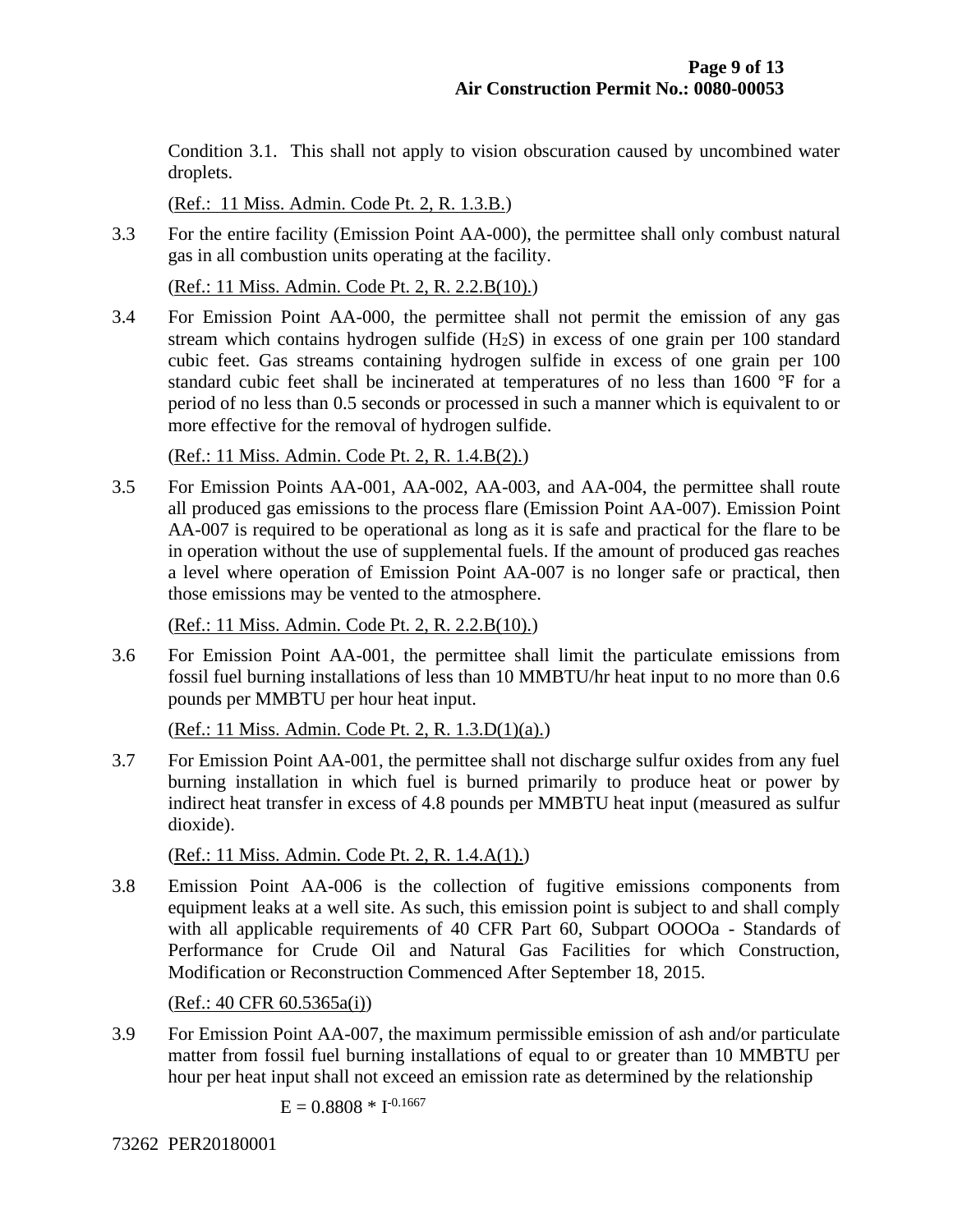where E is the emission rate in pounds per MMBTU per hour heat input and I is the heat input in MMBTU per hour.

(Ref.: 11 Miss. Admin. Code Pt. 2, R. 1.3.D(1)(b).)

73262 PER20180001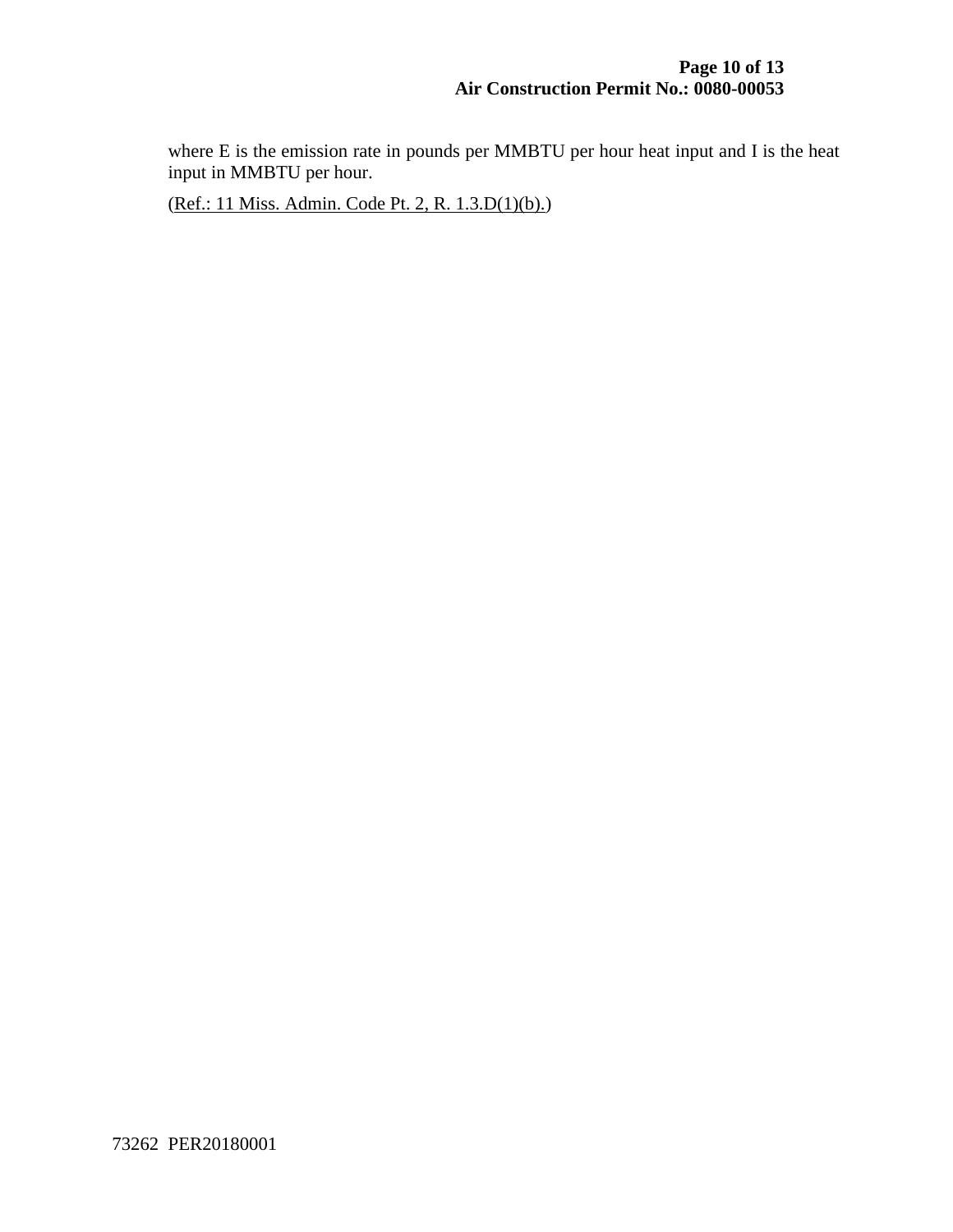#### **SECTION 4 WORK PRACTICES**

| <b>Emission</b><br>Point | <b>Applicable Requirement</b>                   | <b>Condition</b><br>Number(s) | Pollutant/<br><b>Parameter</b> | <b>Work Practice</b>                                                                |
|--------------------------|-------------------------------------------------|-------------------------------|--------------------------------|-------------------------------------------------------------------------------------|
| $AA-000$                 | 11 Miss. Admin. Code Pt. 2. R.<br>$2.2.B(10)$ . | 4.1                           | VOC/HAP                        | Operate all equipment as efficiently as<br>possible and perform routine maintenance |

4.1 For the entire facility (Emission Point AA-000), in order to minimize the emissions of air pollutants, the permittee shall operate all air emissions equipment as efficiently as possible. Furthermore, the permittee shall perform routine maintenance on all air emissions equipment such that the equipment may be operated in an efficient manner.

(Ref.: 11 Miss. Admin. Code Pt. 2, R. 2.2.B(10).)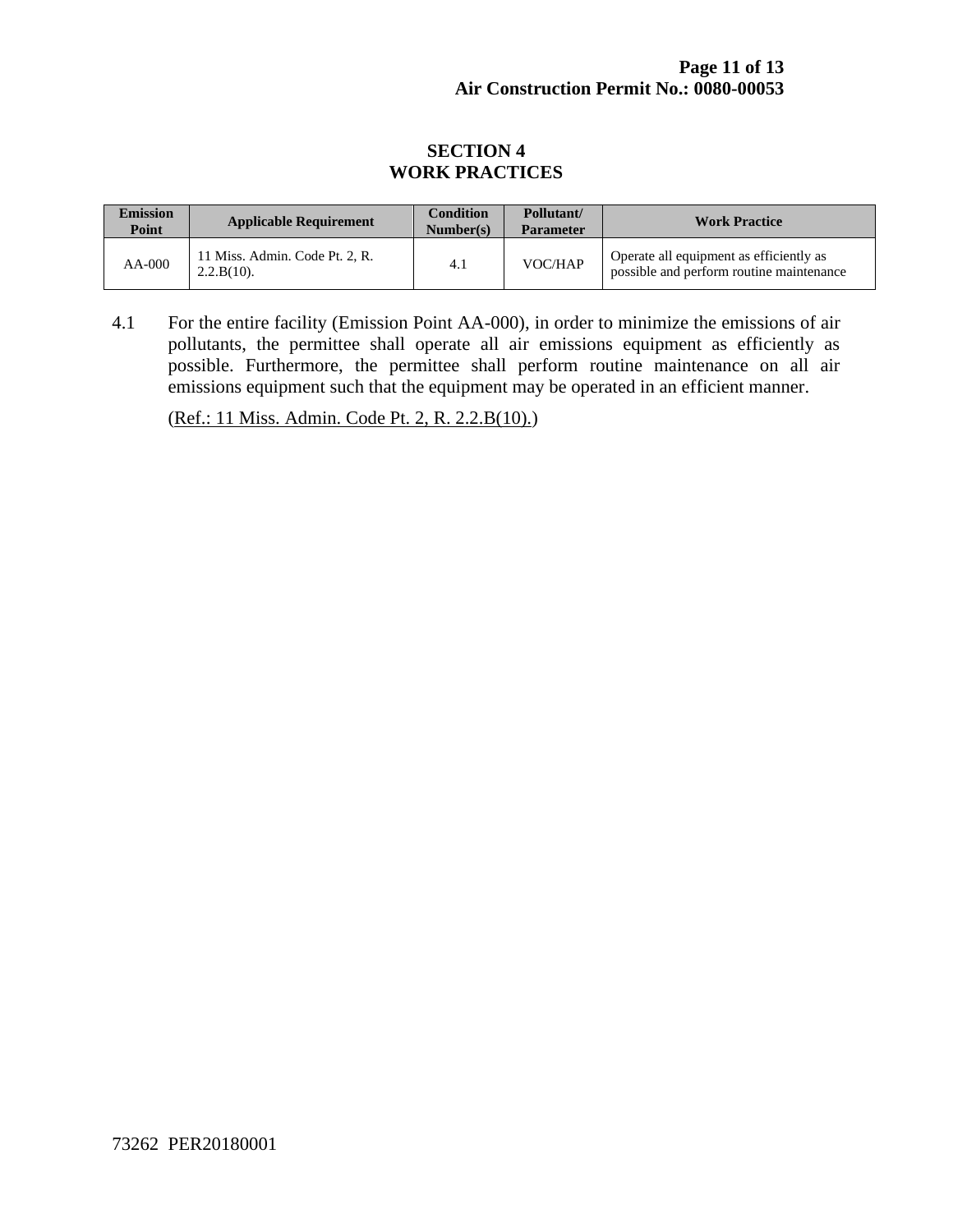#### **SECTION 5 MONITORING AND RECORDKEEPING REQUIREMENTS**

| <b>Emission</b><br>Point                              | <b>Applicable Requirement</b> | <b>Condition</b><br>Number(s) | Pollutant/<br><b>Parameter</b> | <b>Monitoring/Recordkeeping Requirement</b> |
|-------------------------------------------------------|-------------------------------|-------------------------------|--------------------------------|---------------------------------------------|
| <b>This Section Has Been Intentionally Left Blank</b> |                               |                               |                                |                                             |